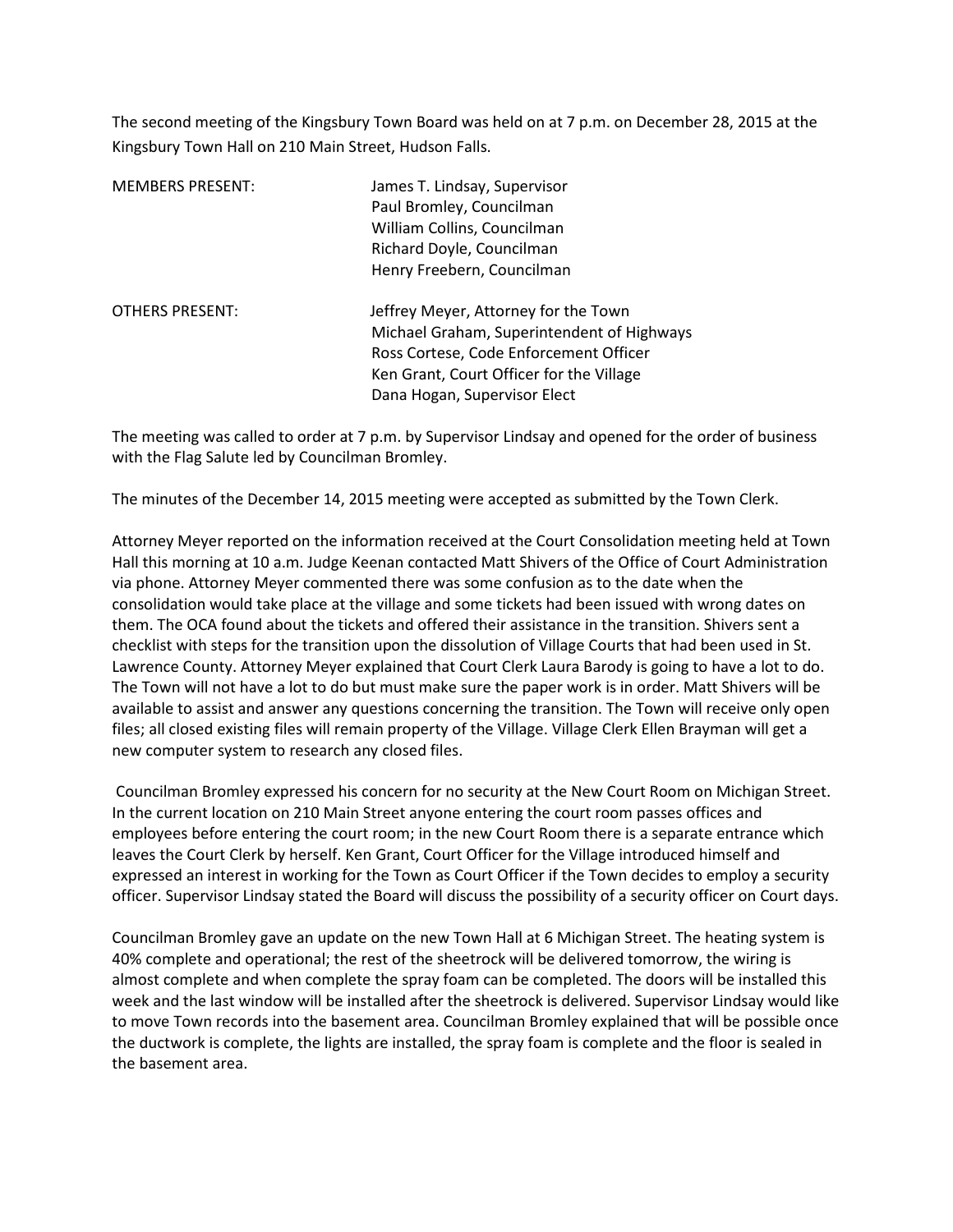Attorney Meyer reported he had received a call from Tony Dawson to let him know that East Side does not have pollution insurance. Attorney Meyer explained it is possible for them to still make a payment to re-instate the insurance. Councilman Bromley asked if the insurance was in effect at this time. Attorney Meyer explained the insurance is not in effect but there still is coverage. He also explained to bind the coverage you must pay for the year. East Side was unable to do that and contracted with a company who has financed them for a year. East Side is to make monthly payments to the finance company and has fallen behind two months. The finance company is trying to withdraw payments to the insurance company. Councilman Freebern asked Attorney Meyer if Code Enforcement Officer Ross Cortese should go and lock up East Side. Attorney Meyer stated "That's the advice, at a minimum a violation notice." After discussion the Board decided to have Cortese serve a violation notice stating East Side must shut their doors until the pollution insurance is re-instated.

Supervisor Lindsay asked Attorney Meyer if he had any contact with Attorney Lapper (legal representative of Rich Schermerhorn) in regard to the sale of the former Dix Avenue Drive-In property. Meyer had sent an email to Lapper in December stating if you really want to close in January, you must submit something to the Planning Board by December  $21<sup>st</sup>$  to receive approval from the Planning Board at the January Meeting. Meyer also sent another email asking if they had tried reaching out to the sewer district. Lapper's response was the project has been designed and approved for on-site septic; they are waiting on DEC and do not expect it to be much longer. Councilman Freebern asked Meyer why are they saying they are waiting for DEC. Meyer explained because he needs a permit because he will be discharging water into the ground from the septic system. Councilman Freebern asked Attorney Meyer to contact DEC to confirm that Schermerhorn is waiting for a reply from the DEC. Councilman Doyle asked if Schermerhorn had ever reached out to the Sewer District to negotiate. Meyer responded "Not really."

A discussion followed among the Board.

Attorney Meyer had received a signed copy of the signed deed from the IDA for Park Road. A resolution had been passed at the December 14, 2015 Town Board Meeting accepting dedication of a new Town Highway (Park Road) from the Counties of Warren & Washington Industrial Development Agency.

Town Clerk reported the Town/County taxes are ready for mailing. The tax bills arrive from the County unsealed in separate envelopes. The County does bundle multiple bills for taxpayers owning 5 or more parcels. The Town saved \$242.50 in postage fees by mailing multiple tax bills together to taxpayers owning two to four parcels.

Town Clerk also reported she had received no response from the ad for a BAR member. Councilman Doyle asked if former Town Clerk Holly Mabb would be interested; or if she knew someone who would be interested.

 Code Enforcement Ross Cortese is concerned with the term opt-out which was mentioned by Attorney Fuller at the last Board Meeting. The Town is considering having the County take over some of the Planning/Zoning responsibilities. He explained there are things they would still want to do if this occurs. Both fire departments want Code Enforcement Officer, Ross Cortese to continue to support the fire department. Ross would still be the one to post any damage to a house or an apartment after a fire. If repairs or demolition is necessary the County would step in and issue the permit. A discussion followed; Supervisor Lindsay suggested that a meeting be scheduled with Attorney Meyer, Attorney Nikas, and Roger Wicks.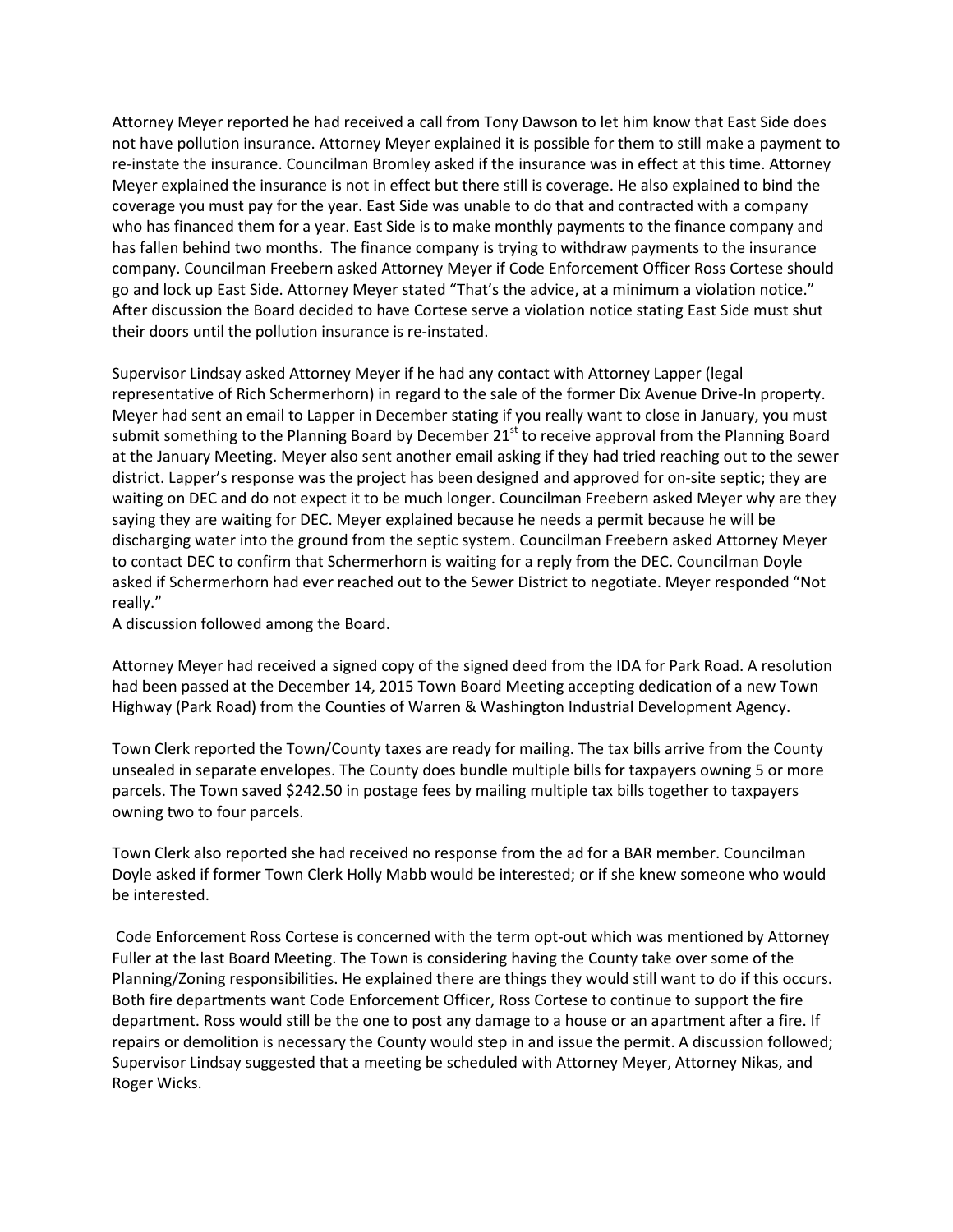Highway Superintendent Michael Graham reported he and Dennis Sullivan had conducted a Snow Plow Safety Program at the Dix Avenue Primary School. He also reported the new sign at the Highway Garage had been installed by Dave Myers.

Councilman Doyle reported there had been another meeting with the committee studying water rates for the Town of Kingsbury. A **motion** by Councilman Doyle seconded by Councilman Freebern and carried by a vote of 5 ayes for the following resolution:

## **FEE SCHEDULE AS ESTABLISHED BY RESOLUTION**

## **Rates**

| Residential -                     |                                                                                                                                                                                                                                                                               |
|-----------------------------------|-------------------------------------------------------------------------------------------------------------------------------------------------------------------------------------------------------------------------------------------------------------------------------|
| $0-10,000$ Gallons<br>Per Quarter | $$50.00$ minimum, plus \$2.75 for each 1,000 gallons.                                                                                                                                                                                                                         |
| Commercial -                      |                                                                                                                                                                                                                                                                               |
| $0-12,500$ Gallons<br>Per Month   | \$62.50 minimum, plus \$2.75 for each 1,000 gallons.                                                                                                                                                                                                                          |
|                                   | Apartment buildings and multiple dwelling<br>residential units having and more than 4 residential<br>units owners shall be billed an additional \$7.25 per<br>residential unit, and receive an additional 1,500<br>gallons per month for each additional residential<br>unit. |
| <b>Out of District Users</b>      | All out of district users shall pay the rates<br>established herein, plus an additional 25%                                                                                                                                                                                   |
| <b>Service Fees</b>               |                                                                                                                                                                                                                                                                               |
| Service turn-off                  | \$25.00                                                                                                                                                                                                                                                                       |
| Service turn-on                   | \$25.00                                                                                                                                                                                                                                                                       |

## **Tapping Fee Schedule**

| Size                      | Fee with Meter | Fee Meter Only |
|---------------------------|----------------|----------------|
| <sup>3/4</sup> inch Short | \$770          | \$250          |
| $\frac{3}{4}$ inch Long   | \$1,230        | \$250          |
| 1 inch Short              | \$910          | \$385          |
| 1 inch Long               | \$1,380        | \$385          |
| 1 1/2 inch Short          | \$1,150        | \$550          |
| $1\frac{1}{2}$ inch Long  | \$1,800        | \$550          |
| 2 inch Short              | \$1,575        | \$675          |
| 2 inch Long               | \$2,200        | \$675          |

Meter testing \$25.00